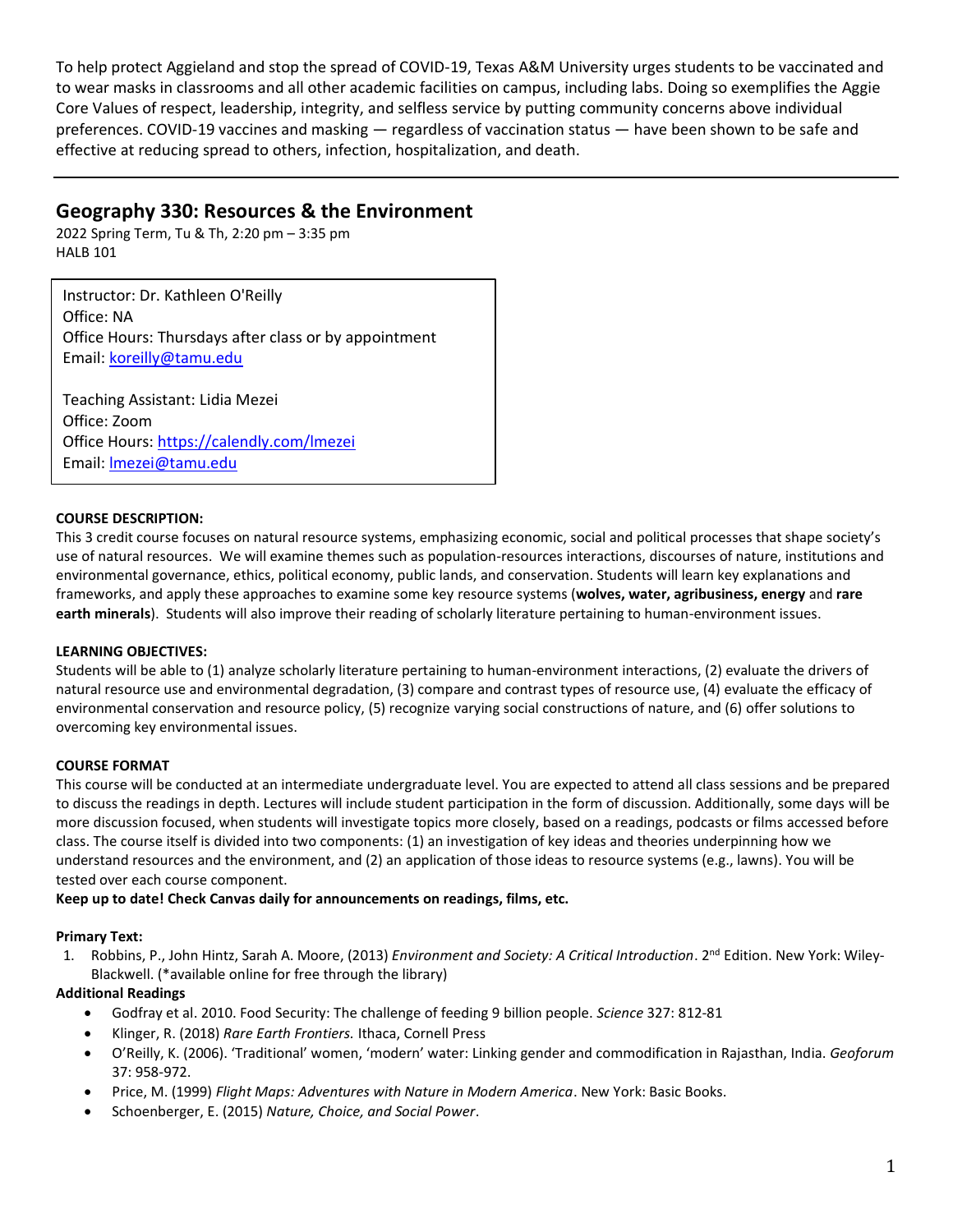- Simon, G. and Alagona. (2013). Contradictions at the confluence of commerce, consumption and conservation; or, an REI shopper camps in the forest, does anyone notice? *Geoforum* 45: 325-336
- Steffen, et al. (2007). The Anthropocene: Are Humans Now Overwhelming the Great Forces of Nature? *Ambio* 36(8): 614–21

## *\* I reserve the right to make minor alternations to assigned readings and topics during the semester. I will inform you in advance of any changes.\**

## **Films/Videos**

Films and videos can be found throug[h https://library.tamu.edu](https://library.tamu.edu/) or are streaming free online.

#### **ASSESSMENT:**

| In-class Quizzes      | 70 pts  | 17.5% |
|-----------------------|---------|-------|
| <b>Online Quizzes</b> | 280 pts | 70%   |
| Assignment 1          | 50 pts  | 12.5% |
| TOTAL                 | 400 pts | 100%  |

## **Grading System:**

Final letter marks are determined through the following scheme:  $A - 100 - 90\%$  B – 89 – 80% C – 79 - 70% D – 69 – 60% F – Below 60%

#### **In-class quizzes**:

There will be 7 in-class quizzes that will cover the readings and/or materials assigned for that class day. Each quiz is worth 10 points. These are rapid, know-it-or-you-don't quizzes. Full credit for the correct answer. Half credit for incorrect answers.

#### **Quizzes**:

There will be 12 online, weekly quizzes that will cover all assigned readings and material covered in class. Each question is worth 2 points. Points assigned per quiz vary; please make a note of this! Quizzes will be timed at 1 minute per question. They begin Thursday after class and are due at 11:59pm each Friday. Once begun, the quiz must be completed in the allotted time. Students will not be able to backtrack.

Besides assessment, the purpose of this exercise is to strengthen student skills in critical thinking and increase student confidence in their ability to summarize ideas, thoughtfully maneuver through issues, recognize implications, envision alternatives, and think creatively. Quizzes will draw from reading assignments, films, discussions and lectures—anything covered as part of assignments or class lectures, etc.

## **Assignments:**

The assignment "The Great Outdoors" involves students planning a backpacking trip and researching the gear that they will need. Assignment instructions will be distributed and discussed during class time.

I have high expectations of my students. First and foremost is a conducive environment for learning, which involves:

- behave respectfully towards others, whether that is at moments of disagreement about topics discussed, or keeping distractions out of view of your computer camera, audio, etc.
- arrive on time and stay through class
- ask questions and listen to answers

In addition to normal high standards of courtesy and respect expected in any university classroom, please take note of the following: **Send all emails to Dr. O'Reilly at the address above**. **An email is not a text, and I expect an appropriate level of formality. Include GEOG 330 in the subject line**, as all emails are filtered and read from that folder. You can expect a reply from me within 24 hours.

## **University Policies**

## **Attendance Policy**

The university views class attendance and participation as an individual student responsibility. Students are expected to attend class and to complete all assignments.

Please refer t[o Student Rule 7](https://student-rules.tamu.edu/rule07/) in its entirety for information about excused absences, including definitions, and related documentation and timelines.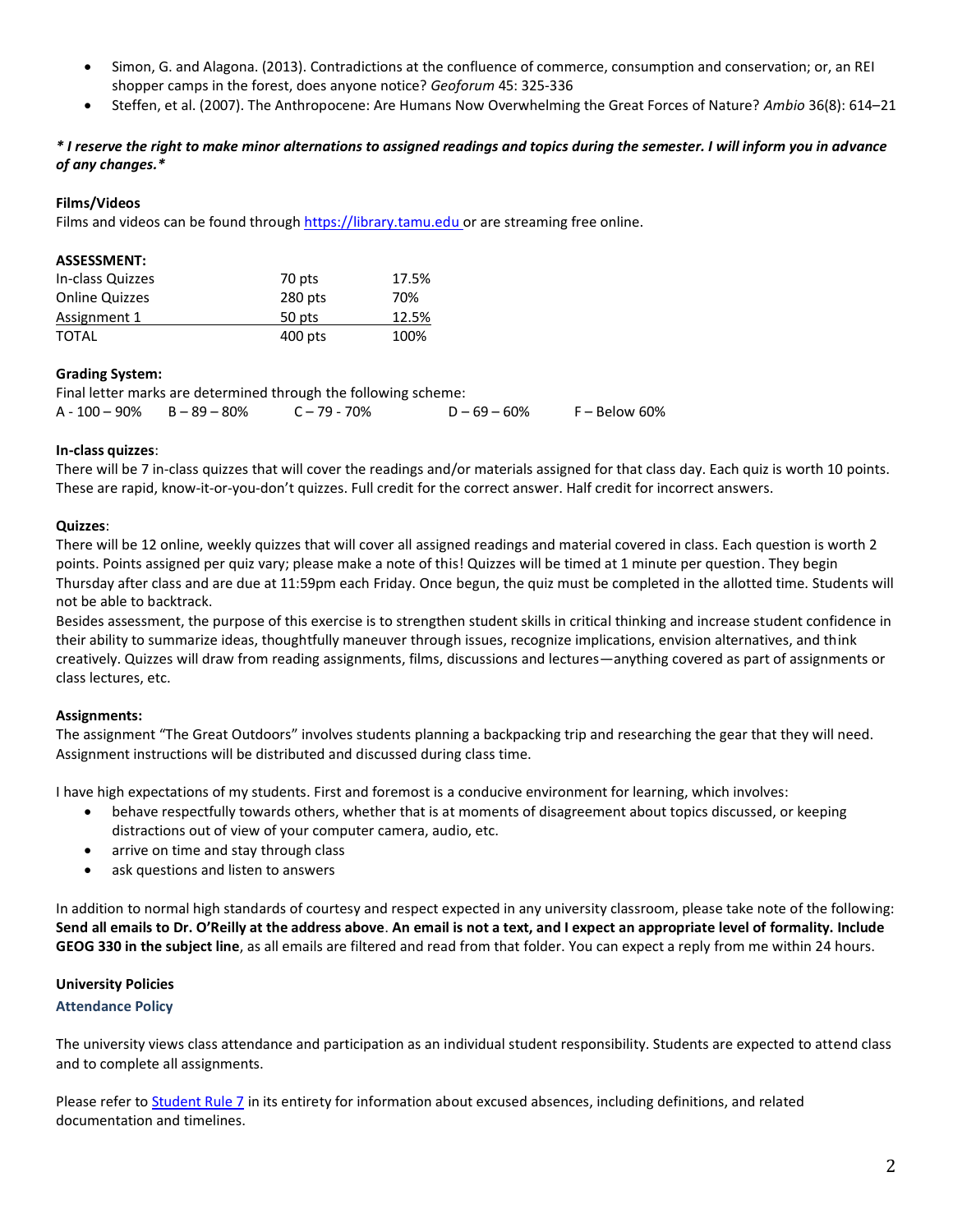#### **Attendance Policy**

As we return to pre-COVID modalities for instruction, students experiencing personal injury or illness that is too severe for the student to attend class (including students isolating or quarantining due to COVID-19 protocols) qualify for an excused absence (See [Student Rule 7, Section 7.2.2.\)](https://student-rules.tamu.edu/rule07/) To receive an excused absence, students must comply with the documentation and notification guidelines outlined in Student Rule 7.

Students may share information from the reporting portal as proof they are quarantining as they await test results or isolating after testing positive for COVID-19 (including antigen tests). Such information during a pandemic is an excused absence and will satisfy the documentation required in Student Rule 7. Students who furnish false information may be found in violation of Student Rule 24.4.1 and the Aggie Code of Honor.

## **Makeup Work Policy**

Students will be excused from attending class on the day of a graded activity or when attendance contributes to a student's grade, for the reasons stated in Student Rule 7, or other reason deemed appropriate by the instructor.

Please refer to **Student Rule 7** in its entirety for information about makeup work, including definitions, and related documentation and timelines.

Absences related to Title IX of the Education Amendments of 1972 may necessitate a period of more than 30 days for make-up work, and the timeframe for make-up work should be agreed upon by the student and instructor" ([Student Rule 7, Section 7.4.1\)](https://student-rules.tamu.edu/rule07).

"The instructor is under no obligation to provide an opportunity for the student to make up work missed because of an unexcused absence" ([Student Rule 7, Section 7.4.2\)](https://student-rules.tamu.edu/rule07).

Students who request an excused absence are expected to uphold the Aggie Honor Code and Student Conduct Code. (Se[e Student](https://student-rules.tamu.edu/rule24/)  [Rule 24.\)](https://student-rules.tamu.edu/rule24/)

## **Academic Integrity Statement and Policy**

"An Aggie does not lie, cheat or steal, or tolerate those who do."

"Texas A&M University students are responsible for authenticating all work submitted to an instructor. If asked, students must be able to produce proof that the item submitted is indeed the work of that student. Students must keep appropriate records at all times. The inability to authenticate one's work, should the instructor request it, may be sufficient grounds to initiate an academic misconduct case" ([Section 20.1.2.3, Student Rule 20\)](https://aggiehonor.tamu.edu/Rules-and-Procedures/Rules/Honor-System-Rules).

As commonly defined, plagiarism consists of passing off as one's own the ideas, words, writings, etc., which belong to another. In accordance with this definition, you are committing plagiarism if you copy the work of another person and turn it in as your own, even if you should have the permission of that person. Plagiarism is one of the worst academic sins, because it destroys trust among student cohorts, scholars, and colleagues. If you have any questions regarding plagiarism, please consult the latest issue of the Texas A&M University Student Rules[, http://student-rules.tamu.edu/](http://student-rules.tamu.edu/), under the section "Scholastic Dishonesty."

You can learn more about the Aggie Honor System Office Rules and Procedures, academic integrity, and your rights and responsibilities a[t aggiehonor.tamu.edu.](https://aggiehonor.tamu.edu/)

## **Americans with Disabilities Act (ADA) Policy**

Texas A&M University is committed to providing equitable access to learning opportunities for all students. If you experience barriers to your education due to a disability or think you may have a disability, please contact Disability Resources in the Student Services Building or at (979) 845-1637 or visi[t disability.tamu.edu.](https://disability.tamu.edu/) Disabilities may include, but are not limited to attentional, learning, mental health, sensory, physical, or chronic health conditions. All students are encouraged to discuss their disability related needs with Disability Resources and their instructors as soon as possible.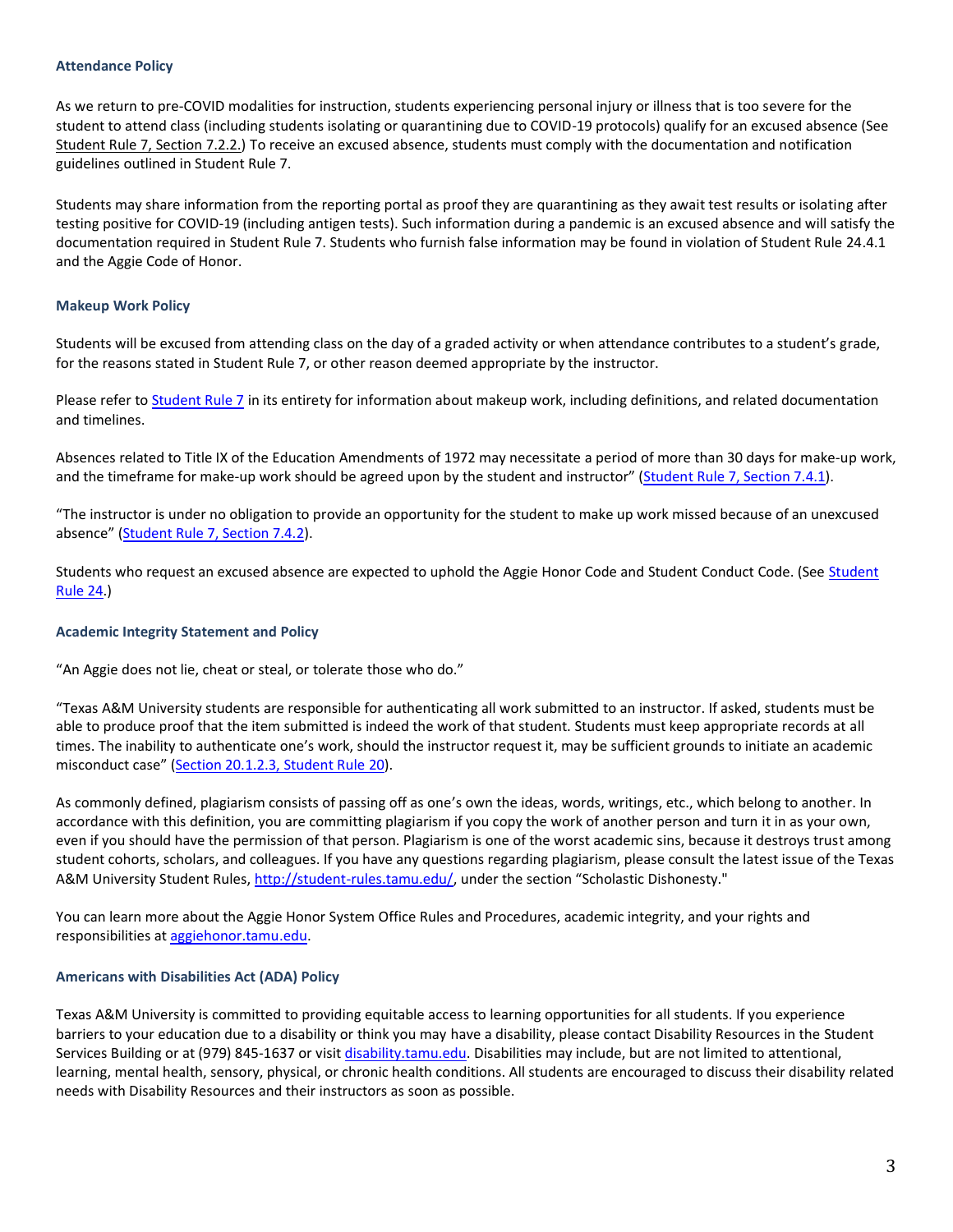## **Title IX and Statement on Limits to Confidentiality**

Texas A&M University is committed to fostering a learning environment that is safe and productive for all. University policies and federal and state laws prohibit gender-based discrimination and sexual harassment, including sexual assault, sexual exploitation, domestic violence, dating violence, and stalking.

With the exception of some medical and mental health providers, all university employees (including full and part-time faculty, staff, paid graduate assistants, student workers, etc.) are Mandatory Reporters and must report to the Title IX Office if the employee experiences, observes, or becomes aware of an incident that meets the following conditions (see [University Rule 08.01.01.M1\)](https://rules-saps.tamu.edu/PDFs/08.01.01.M1.pdf):

- The incident is reasonably believed to be discrimination or harassment.
- The incident is alleged to have been committed by or against a person who, at the time of the incident, was (1) a student enrolled at the University or (2) an employee of the University.

Mandatory Reporters must file a report regardless of how the information comes to their attention – including but not limited to face-to-face conversations, a written class assignment or paper, class discussion, email, text, or social media post. Although Mandatory Reporters must file a report, in most instances, you will be able to control how the report is handled, including whether or not to pursue a formal investigation. The University's goal is to make sure you are aware of the range of options available to you and to ensure access to the resources you need.

Students wishing to discuss concerns in a confidential setting are encouraged to make an appointment with [Counseling and](https://caps.tamu.edu/)  [Psychological Services](https://caps.tamu.edu/) (CAPS).

Students can learn more about filing a report, accessing supportive resources, and navigating the Title IX investigation and resolution process on the University's [Title IX webpage.](https://titleix.tamu.edu/)

# **Statement on Mental Health and Wellness**

Texas A&M University recognizes that mental health and wellness are critical factors that influence a student's academic success and overall wellbeing. Students are encouraged to engage in proper self-care by utilizing the resources and services available from Counseling & Psychological Services (CAPS). Students who need someone to talk to can call the TAMU Helpline (979-845-2700) from 4:00 p.m. to 8:00 a.m. weekdays and 24 hours on weekends. 24-hour emergency help is also available through the National Suicide Prevention Hotline (800-273-8255) or at [suicidepreventionlifeline.org.](https://suicidepreventionlifeline.org/)

# *Copyrights*

All course materials are copyrighted. These materials include but are not limited to syllabi, quizzes, exams, lab problems, in-class materials, review sheets, and additional problem sets. Because these materials are copyrighted, you do not have the right to copy the handouts, unless permission is expressly granted. Taping and reproducing of course material for other than personal use will be regarded as copyright infringement and referred to University lawyers for action. Before recording, ask me first. Professional notetakers must be enrolled in this course (university policy) and receive my permission prior to any commercial transaction involving course notes (state law).

## **SCHEDULE**

| Week | <b>Dates</b>  | Tuesday                                | Thursday                              | Assessment Due     |
|------|---------------|----------------------------------------|---------------------------------------|--------------------|
|      |               |                                        |                                       | Friday at 11:59pm  |
|      | Jan 18,       | Introduction to Course: The history of | Introduction to Course: "Y'all Queda, |                    |
|      | 20            | hemp in America                        | Yee-hadists, Vanilla Isis"            |                    |
|      |               | <b>Resources: The Anthropocene</b>     | <b>Resources: What is a Resource?</b> | Quiz 1             |
|      | Jan 25,<br>27 | Read: Steffen, et al. (2007)<br>1.     | Read: Robbins, Ch. 1                  | Resources (20 pts) |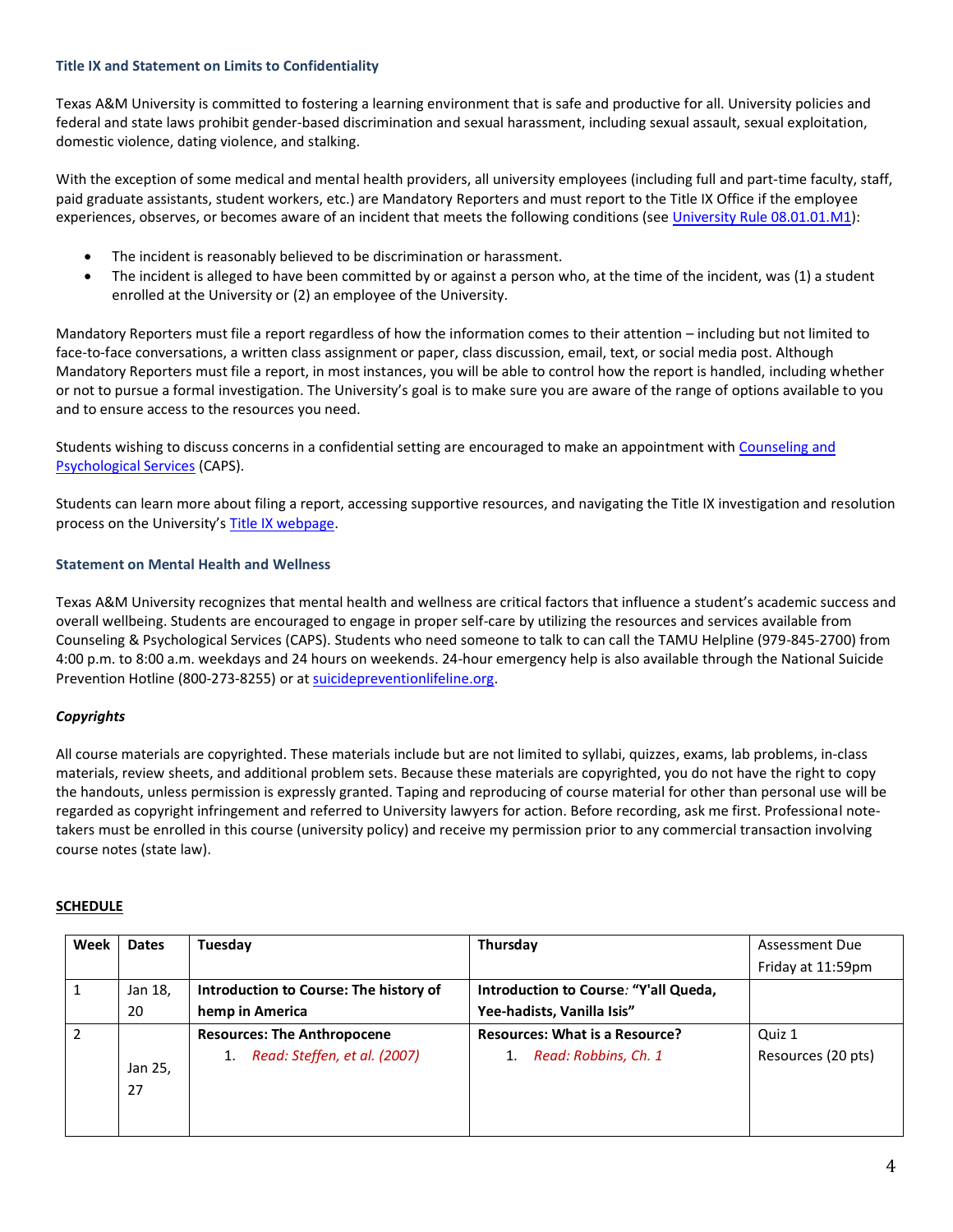| 3              |          | <b>Population and Resources</b>             | <b>Population and Resources</b>             | Quiz 2                      |
|----------------|----------|---------------------------------------------|---------------------------------------------|-----------------------------|
|                |          | 1. Read: Robbins, Ch. 2                     | 1. Film: Population Boom (Located           | Population and              |
|                | Feb 1, 3 | <b>Ted Talk: Hans Rosling:</b><br>2.        | on Kanopy)                                  | Resources (20 pts)          |
|                |          | https://www.ted.com/talks/hans rosling      | https://texasam.kanopy.com/product/po       |                             |
|                |          | global population growth box by box         | pulation-boom                               |                             |
| 4              |          | <b>Environmental Governance: Tragedy of</b> | <b>Environmental Governance:</b>            | Quiz 3                      |
|                |          | the Commons?                                | collaborative forestry:                     | Environmental               |
|                | Feb 8,   | 1. Read: Robbins, Ch. 4                     | 1. Podcast: Timber Wars episode             | Governance (30 pts)         |
|                | 10       |                                             | 7: "A way forward:                          |                             |
|                |          |                                             | https://www.opb.org/article/2020/10/0       |                             |
|                |          |                                             | 3/environmentalist-loggers-common-          |                             |
|                |          |                                             | ground                                      |                             |
| 5              | Feb 15,  | <b>Culture: How Culture Shapes our View</b> | <b>Culture: How we think about wolves</b>   | Quiz 4                      |
|                | 17       | of Nature                                   | 1. Read: Robbins, Ch. 11                    | Culture (24 pts)            |
|                |          | 1. Read: Robbins, Ch. 8                     |                                             |                             |
| 6              |          | <b>Commodification of Nature: Markets</b>   | <b>NO CLASS</b>                             | No assessment               |
|                | Feb 22,  | 1. Read: Robbins, Ch. 3                     |                                             |                             |
|                | 24       |                                             |                                             |                             |
|                |          |                                             |                                             |                             |
| $\overline{7}$ |          | <b>Commodification of Nature:</b>           | <b>Commodification of Nature: Gender</b>    | Quiz 5                      |
|                | Mar 1, 3 | Consumption                                 | Read: O'Reilly (2006),<br>1.                | Commodification of          |
|                |          | 1. Read: Price (1999), "Looking for         | "Traditional Women, Modern                  | Nature (30 pts)             |
|                |          | Nature at the Mall"                         | Water"                                      |                             |
| 8              |          | <b>Communicating about Nature: How</b>      | <b>Communicating about Nature: Climate</b>  | Quiz 6                      |
|                |          | <b>Discourse Shapes our View of Nature</b>  | Change                                      | Communicating               |
|                | Mar 8,   | <b>Ted Talk: Marris: How Do We</b><br>1.    | 1. Film: Climate of Doubt (2012)            | about Nature (24 pts)       |
|                | 10       | <b>Embrace All Kinds of Nature?</b>         | https://www.pbs.org/video/frontline         |                             |
|                |          | https://www.npr.org/programs/ted-           | -climate-doubt/                             |                             |
|                |          | radio-hour/494774287/anthropocene           |                                             |                             |
| 9              | Mar 15,  | <b>SPRING BREAK</b>                         | <b>SPRING BREAK</b>                         | No assessment               |
|                | 17       |                                             |                                             |                             |
| 10             |          | <b>Environmental Ethics: What is your</b>   | <b>Environmental Ethics: Leave No Trace</b> | Quiz 7                      |
|                | Mar 22,  | environmental ethic?                        | <b>Principles</b>                           | <b>Environmental Ethics</b> |
|                | 24       | 1. Read: Robbins, Ch. 5                     | 1. Read: Simon and Alagona                  | $(24 \text{ pts})$          |
|                |          |                                             | <b>Assignment: The Great Outdoors</b>       |                             |
| 11             |          | <b>Production of Nature: Labor</b>          | <b>Production of Nature: the American</b>   | Quiz 8                      |
|                | Mar 29,  | 1. Read: Robbins, Ch. 7                     | Lawn                                        | <b>Production of Nature</b> |
|                | 31       |                                             | Read: Robbins, Ch. 14<br>1.                 | $(24 \text{ pts})$          |
| 12             |          | <b>Agrobusiness: Food Security</b>          | <b>NO CLASS</b>                             | Quiz 9                      |
|                | Apr 5, 7 | 1. Read: Godfray et al. (2010)              | DUE:                                        | Agrobusiness (10 pts)       |
|                |          |                                             | <b>Assignment: The Great Outdoors</b>       |                             |
| 13             |          | <b>Water: Privatization</b>                 | <b>Water: The Rise of Bottled Water</b>     | Quiz 10                     |
|                | Apr 12,  | 1. Film: World Without Wate                 | 1. Read: Robbins, Ch. 15                    | Water (24 pts)              |
|                | 14       | https://www.youtube.com/watch?v=tlf         |                                             |                             |
|                |          | <b>MBQGZUvQ</b>                             |                                             |                             |
| 14             |          | <b>Energy: the Resource Curse</b>           | <b>Energy: the Combustible Engine</b>       | Quiz 11                     |
|                | Apr 19,  | Film: Sweet Crude<br>1.                     | Read: Schoenberger (2015),<br>1.            | Energy (30 pts)             |
|                | 21       |                                             | pp 111-174                                  |                             |